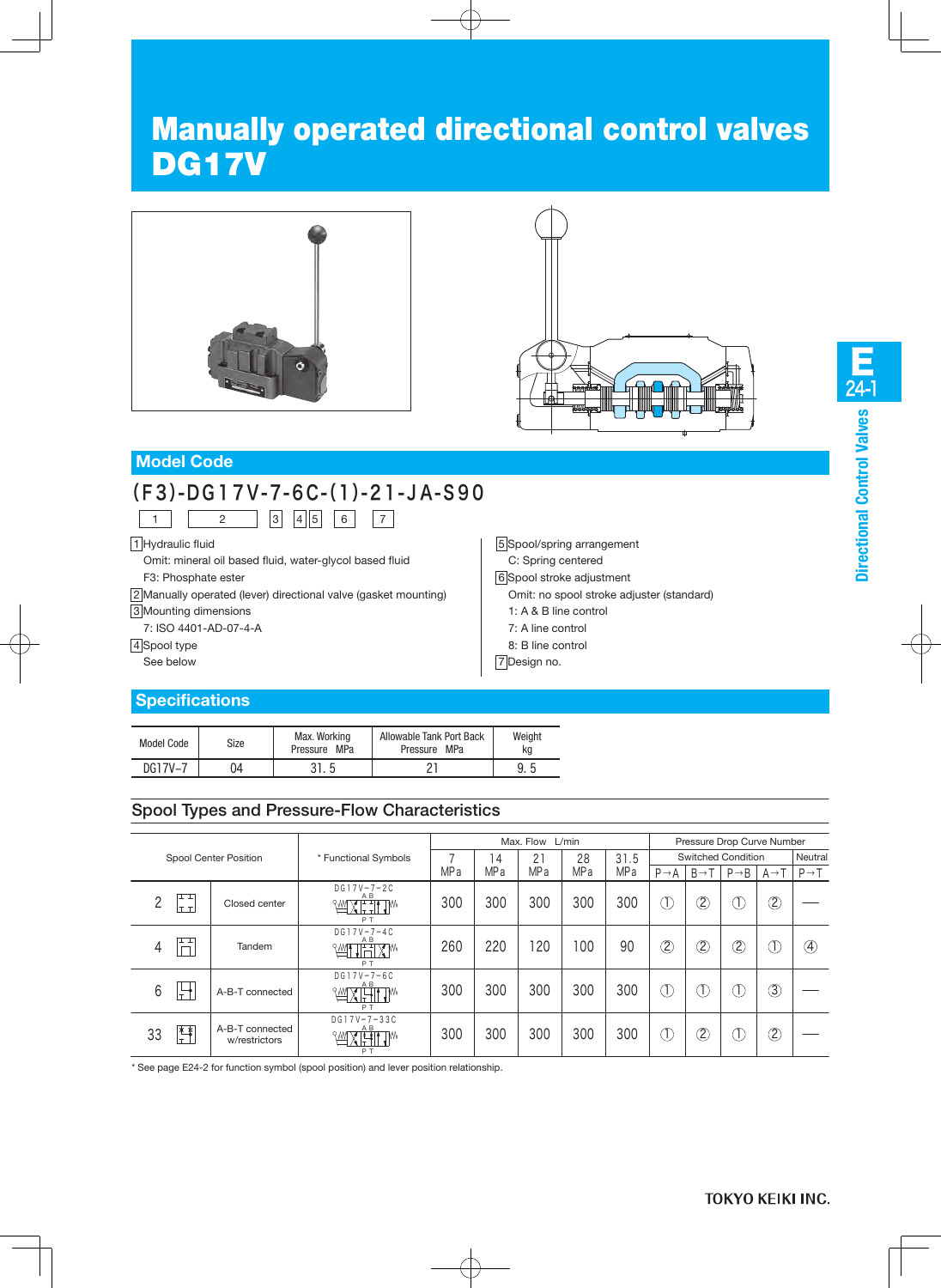#### Characteristics Curve (viscosity 20 mm2/s, specific gravity 0.87) (typical examples)

#### **Pressure Drop Characteristics**



| 1. For pressure drops $(\triangle P_1)$ of viscosities other than 20 mm <sup>2</sup> /s, calculate using |
|----------------------------------------------------------------------------------------------------------|
| multiplier coefficients shown in below table.                                                            |

2. The formula to calculate pressure drops  $(\triangle P_1)$  for specific gravities other than 0.87 is as follows.

$$
\triangle P
$$
.... Values according to characteristics curve  

$$
\triangle P_1 = \triangle P \times G_1/G
$$
 
$$
G_1
$$
....
$$
0.87
$$

| Viscosity mm <sup>2</sup> /s   10   20   30   40   50   60   70   80   90   100   110   120   130   140   150 |  |  |  |  |  |  |  |  |
|---------------------------------------------------------------------------------------------------------------|--|--|--|--|--|--|--|--|
| Coefficient   0. 85 1. 00 1. 09 1. 17 1. 24 1. 29 1. 34 1. 38 1. 42 1. 46 1. 49 1. 52 1. 56 1. 59 1. 62       |  |  |  |  |  |  |  |  |

#### **Notes on Operation**

24-2 E

**Directional Control Valves**

• When hand is released from lever in switched position, spool will be returned to neutral position by spring force. Do not release hand during switching.

#### **Mounting Bolts (JIS B 1176, Strength Class 12.9)**

| Valve Model | <b>Hex Socket Bolts</b> |  |
|-------------|-------------------------|--|
| DG17V-7     | $M10 \times 60$         |  |
|             | $M6 \times 55$          |  |

- Mounting bolts must be ordered separately.
- Tightening torque of mounting bolts
	- M6: 9 to 14 N·m
	- M10: 50 to 60 N·m

#### **Dimensions**

| <b>Subplate</b> |              |                                       |    |  |  |  |
|-----------------|--------------|---------------------------------------|----|--|--|--|
| Valve Model     | Subplate     | Connection Port Dia. Ro<br>P. T. A. B |    |  |  |  |
| DG17V-7         | DGSMV-04-10  | 172                                   | /4 |  |  |  |
|                 | DGSMV-04X-10 |                                       |    |  |  |  |

A

10.7

 $\circ$ 

183. 341

<u>די</u>

 $T$   $T$  P B

50

თ დ<br>65<br>767

123

. 2-M6, 13 deep

- Max. working pressure is 21 MPa. For higher pressures, valve should be mounted on manifold block.
- Subplate must be ordered separately.
- Subplates are supplied with hex socket bolts for mounting valve.
- See page R6-5 for dimensions.



No. 1 lever position No. 2 lever position No. 3 lever position



Note: Relationship of lever position and functional symbol is described in left figure and diagram below.

1016 .

 $\cup$ 

16.

143 .

69.9<br>71.5 . 556

4-max. φ17.5

4 - M10, 18 deep